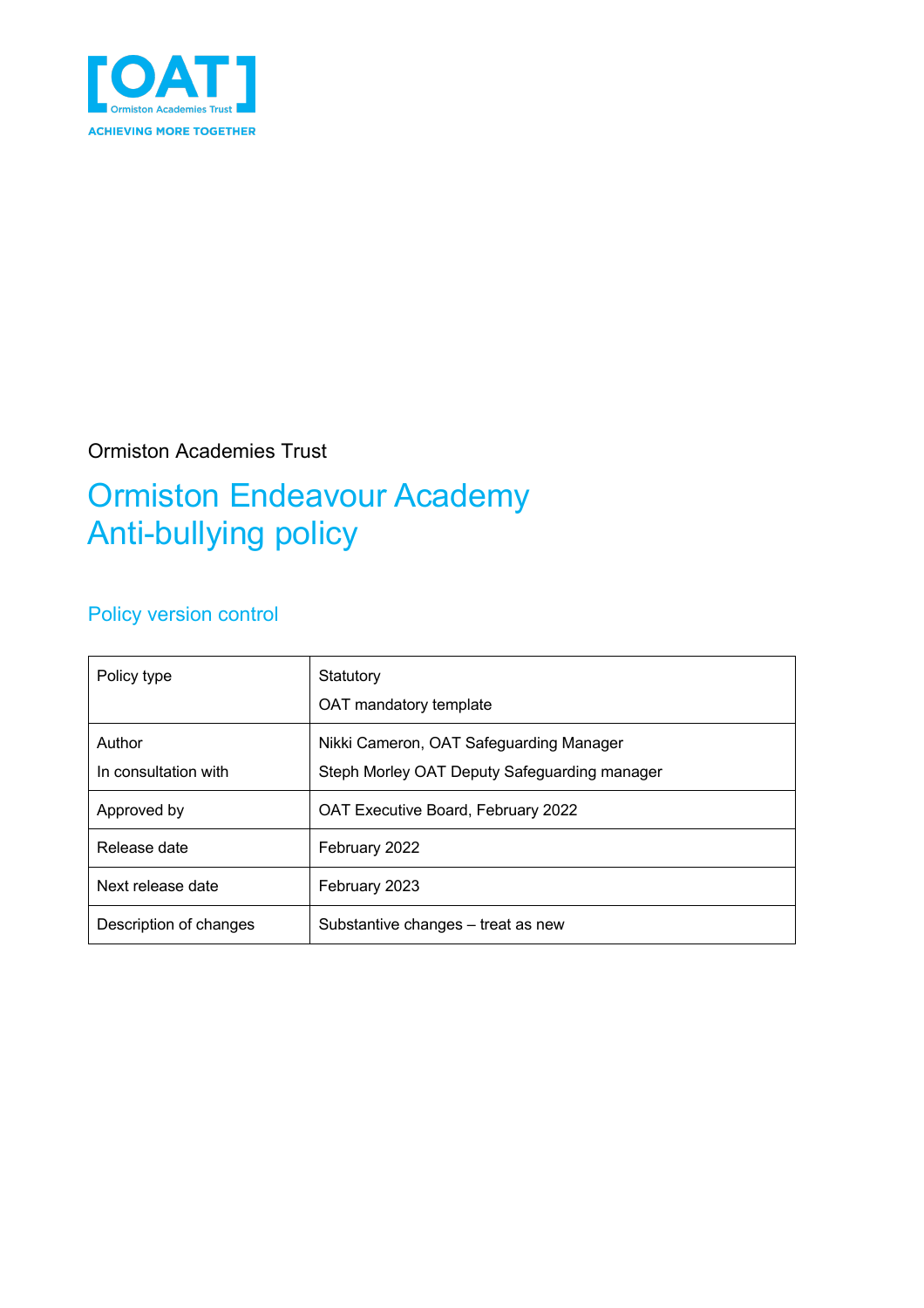

## **Contents**

| 1.  |       |  |  |  |
|-----|-------|--|--|--|
| 2.  |       |  |  |  |
| 3.  |       |  |  |  |
|     | 3.2.  |  |  |  |
| 4.  |       |  |  |  |
| 5.  |       |  |  |  |
|     | 5.1.  |  |  |  |
|     | 5.5.  |  |  |  |
| 6.  |       |  |  |  |
|     | 6.1.  |  |  |  |
| 7.  |       |  |  |  |
| 8.  |       |  |  |  |
|     | 8.1.  |  |  |  |
|     | 8.2.  |  |  |  |
|     | 8.3.  |  |  |  |
|     | 8.4.  |  |  |  |
| 9.  |       |  |  |  |
| 10. |       |  |  |  |
|     | 10.1. |  |  |  |
|     | 10.2. |  |  |  |
|     | 10.3. |  |  |  |
|     | 10.4. |  |  |  |
|     | 10.5. |  |  |  |
| 11. |       |  |  |  |
| 12. |       |  |  |  |
| 13. |       |  |  |  |
| 14. |       |  |  |  |
|     | 14.1. |  |  |  |
| 15. |       |  |  |  |
| 16. |       |  |  |  |
| 17. |       |  |  |  |
| 18. |       |  |  |  |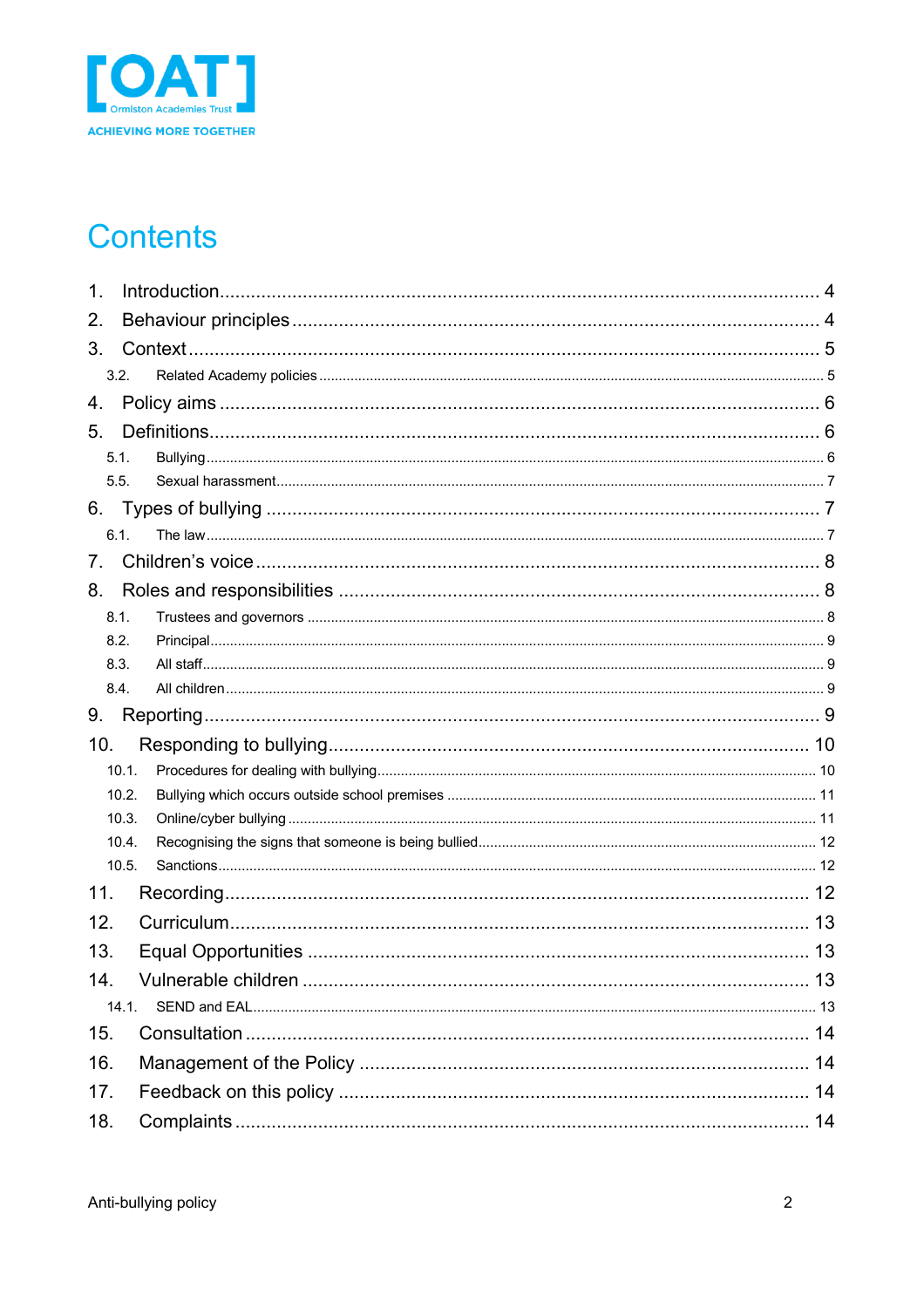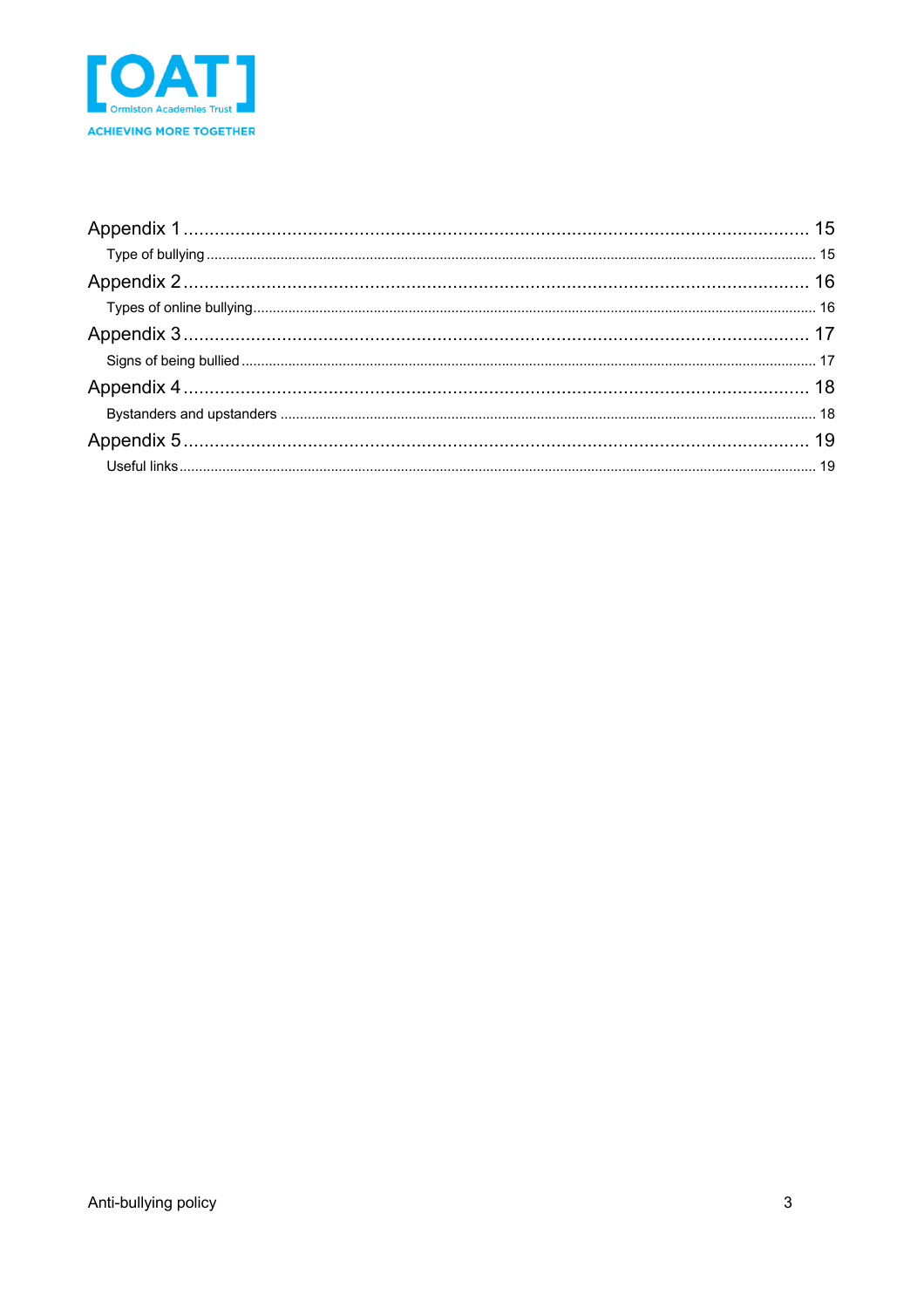

## 1.Introduction

- 1.1. Bullying or harassment of any kind is unacceptable, whether it is on or off the academy site or in the online or offline world.
- 1.2. It will never be seen as 'just banter'.
- 1.3. If bullying or harassment does occur, all children should be able to inform a trusted adult in the academy and know with confidence, that incidents will be treated seriously, promptly and effectively.
- 1.4. It is an expectation of anyone who knows that bullying is taking place to ensure that it is reported and acted upon using the appropriate academy processes and procedures.
- 1.5. Everyone must understand what bullying is and the impact it has on those who have been bullied and those who have bullied.
- 1.6. Everyone must know that there will be ongoing care and support for both victim and alleged perpetrator.
- 1.7. All adults have a duty to support children to practice and build the skills that create better relationships.
- 1.8. We also recognise that children develop and mature at different stages and ages; some require additional support, guidance and reasonable adjustments to be made in line with the Equalities Act.

## 2. Behaviour principles

*(see also Behaviour for Learning Policy)*

- 2.1. Underpinning this policy are the beliefs that everyone has the right to:
- Recognition of their unique identity
- Be treated with respect and dignity
- Learn and work in a safe environment
- Be protected from harm, violence, assault and acts of verbal abuse
- 2.2. Outstanding behaviour is achieved through a culture and ethos of high expectations, excellent modelling of behaviour and effective systems that incentivise good conduct and deter poor behaviour.
- 2.3. Most social, emotional and behavioural skills are learned and need to be modelled, explicitly taught, practiced and embedded. Rather than focusing on unwanted behaviours, the behaviour for learning approach puts value on positive behaviours and restorative approaches to conflict.
- 2.4. Through our restorative approaches practice, we will develop children's ability to empathise, reflect and take responsibility for their own actions.
- 2.5. We will develop children who are confident, self-assured learners with excellent attitudes to learning.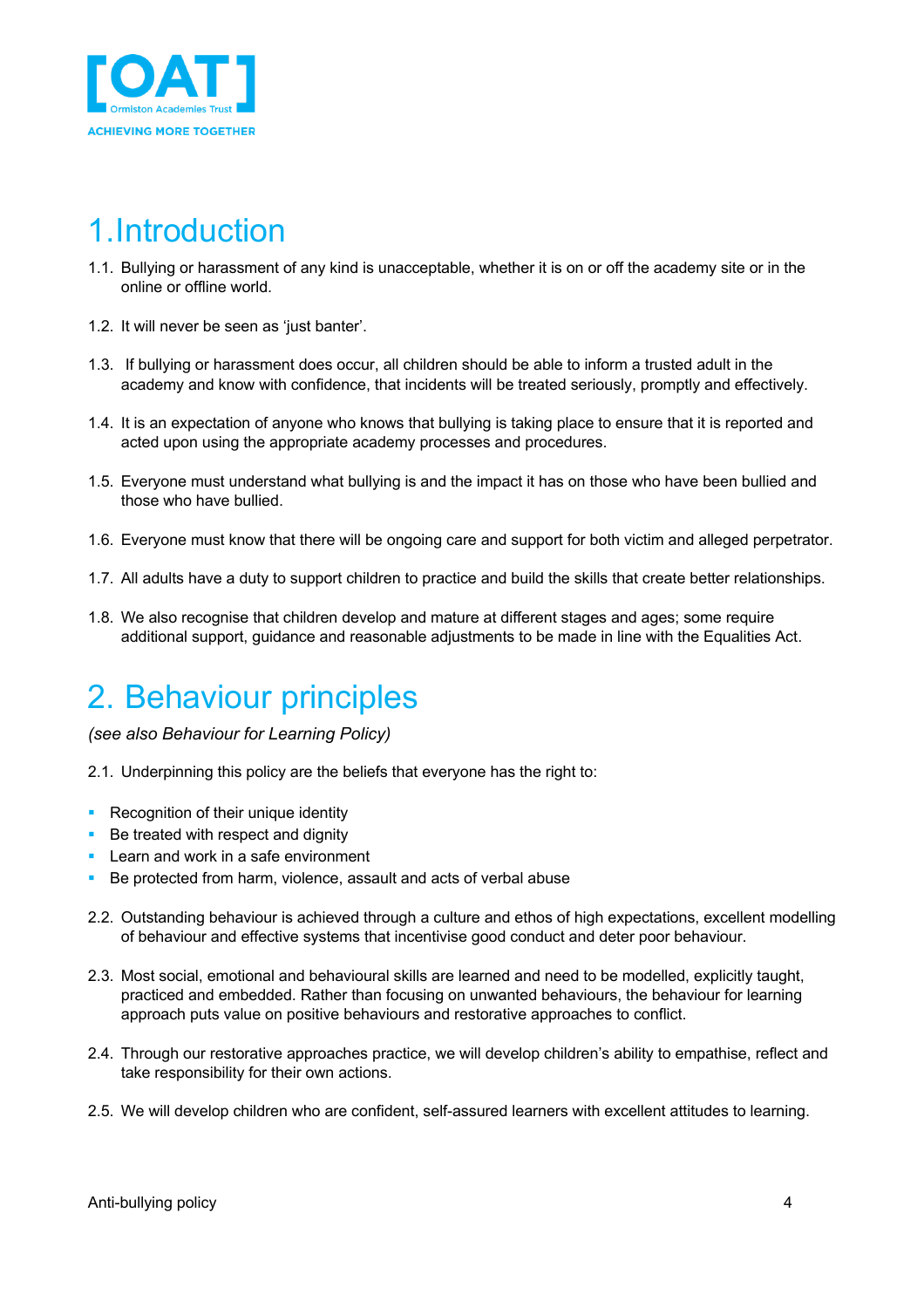

- 2.6. We expect all to show their respect for each other and behave in a way that supports each other's learning.
- 2.7. For staff to build effective relationships with children they need to be supported to develop knowledge skills and understanding. Their own emotional health and well-being is vital to positive relationships and will be supported by the academy.
- 2.8. We see outstanding behaviour as children behaving well, because they know how to, and because they want to, not because an adult tells them to.
- 2.9. In our academy, everyone will endeavour to understand that communication is at the heart of every behaviour.
- 2.10. We recognise that behaviours can be an indication of additional learning, social or emotional needs or as a result of attachment, trauma or adverse childhood experiences. Some children some require additional support in their journey to achieving outstanding behaviours. The academy will ensure early identification of behavioural difficulties, and that children are well supported to achieve improvements over time.

## 3.Context

- 3.1. This policy takes into account the following legislation, statutory and non-statutory guidance (this list is not exhaustive):
- Keeping Children Safe in Education, 2021
- § Sexual violence and sexual harassment between children in schools and colleges, 2021
- Special Educational Needs Code of Practice
- Education and Inspections Act, 2006
- Equality Act, 2010
- Children Act, 1989
- Protection from Harassment Act, 1997
- Malicious Communications Act, 1988
- Public Order Act, 1986
- Communications Act, 2003
- § Human Rights Act, 1998
- Crime and Disorder Act, 1998
- § Relationships Education, Relationships and Sex Education and Health Education, 2020

### 3.2. Related Academy policies

3.2.1.This policy should be read in conjunction with the academy

- Child Protection and Safeguarding policy
- SEND Policy
- Behaviour for Learning policy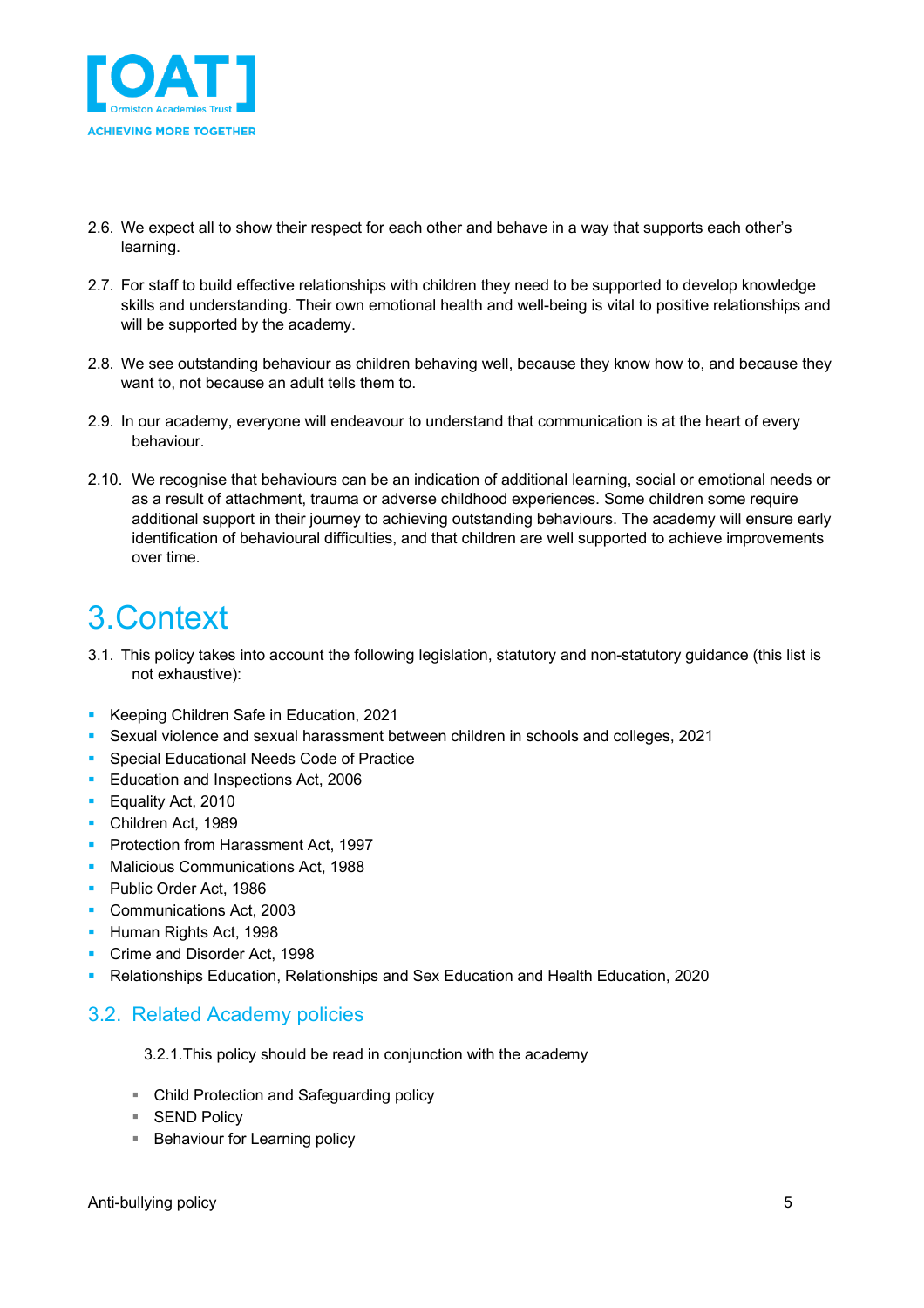

- E-Safety and E- Security policy
- Exclusion policy

## 4.Policy aims

4.1. The aim of this policy is:

- 4.1.1. To ensure that everyone feels safe in the academy and that the emotional health and wellbeing of all is safeguarded
- 4.1.2. To ensure governors, staff, parents/carers and children have an understanding of what constitutes bullying
- 4.1.3. To ensure that all bullying is taken seriously, and acted upon promptly and effectively
- 4.1.4. To inform, staff, parents/carers and children what to do when bullying occurs
- 4.1.5. To ensure procedures and structures are clear, understood and used consistently by all
- 4.1.6. To facilitate highly effective collaboration with parents, carers, and children to ensure that persistent bullying behaviours are challenged
- 4.1.7. To facilitate highly effective collaboration with safeguarding partners and external agencies to ensure supportive measures are put in place in a timely and effective way.
- 4.1.8. To ensure that children are supported and guided in the skills to develop positive relationships

## 5.Definitions

### 5.1. Bullying

- 5.1.1. There is no legal definition of bullying.
- 5.1.2. Bullying is an ongoing and deliberate misuse of power through repeated verbal, physical and/or social behaviour that intends to cause physical, social and/or psychological harm
- 5.1.3. It can involve an individual or a group and be aimed towards one or more persons who feel unable to stop it from happening.
- 5.1.4. Bullying can happen in person or online, via various digital platforms and devices and it can be obvious (overt) or hidden (covert).
- 5.1.5. Bullying of any form or for any reason can have immediate, medium and long-term effects on those involved, including bystanders.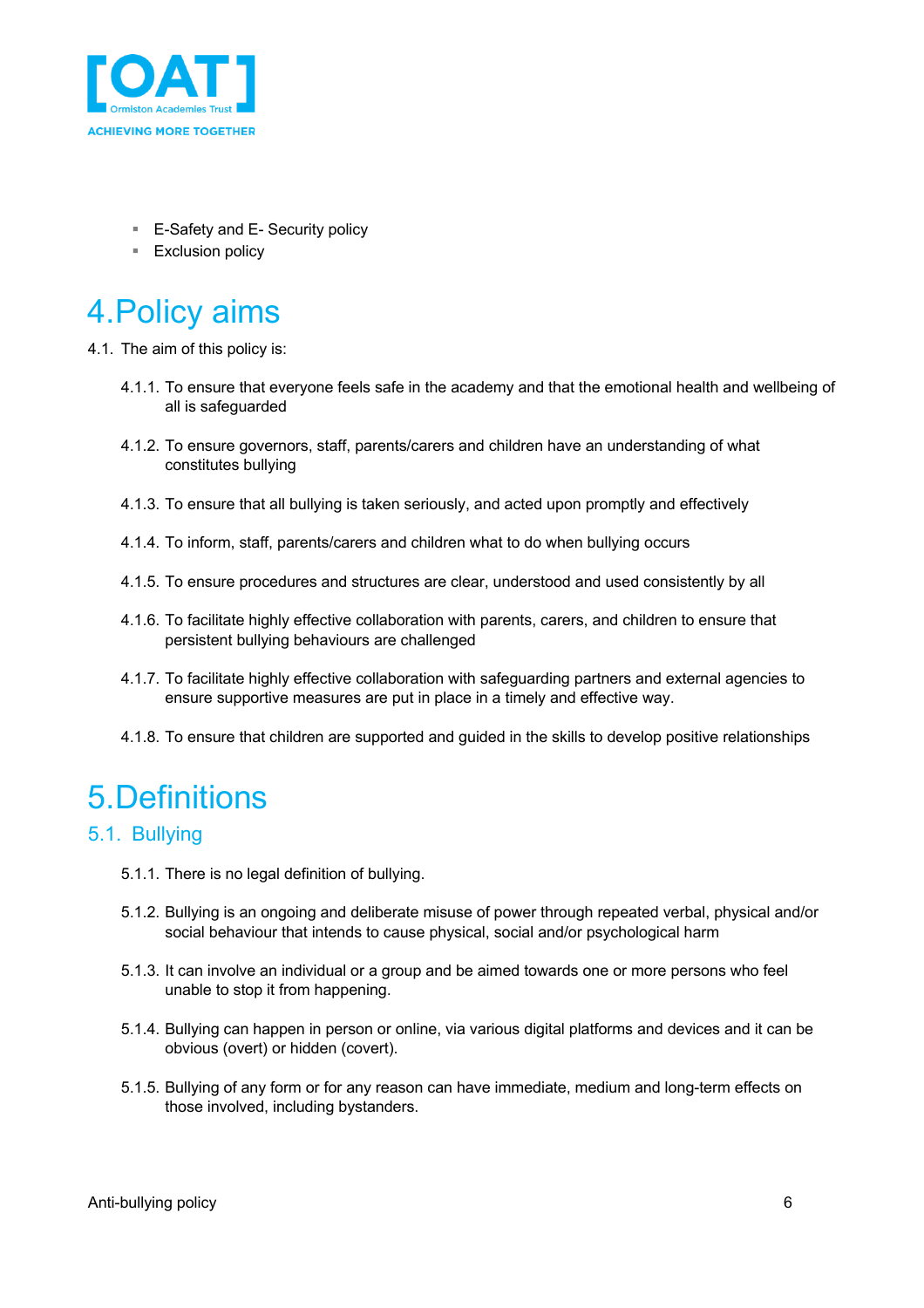

#### 5.2. What bullying is not:

- **•** Single episodes of social rejection or dislike
- **•** Single episode acts of nastiness or spite
- Random acts of aggression or intimidation
- Mutual arguments, disagreements or fights
- 5.3. These actions can cause great distress. However, they do not fit the definition of bullying and they're not examples of bullying unless someone is deliberately and repeatedly doing them
- 5.4. We recognise that bullying can be in several forms:
- Peer to peer
- Adult to child
- Child to adult

### 5.5. Sexual harassment

- 5.5.1. This is defined in the DfE advice Sept 2021 'Sexual violence and sexual harassment between children in schools and colleges' as, 'unwanted conduct of a sexual nature that can occur online and offline and both inside and outside of school/college'
- 5.5.2. Sexual harassment is a form of peer-on- peer abuse/ bullying.
- 5.5.3. All incidents of sexual harassment, abuse or violence are taken very seriously by the academy and details of how the academy will respond are outlined in the Child Protection and Safeguarding Policy

## 6.Types of bullying

### 6.1. The law

- 6.1.1. Some forms of bullying are illegal and will be reported to the police.
- 6.1.2. These include:
	- Violence or assault
	- § Theft
	- § Repeated harassment or intimidation, for example name calling, threats and abusive phone calls, emails or text messages
	- Hate crimes

6.1.3. Bullying can manifest in many different ways, (see appendices 1+2 for further information)

§ Verbal - name-calling, sarcasm, spreading rumours, teasing because of appearance etc.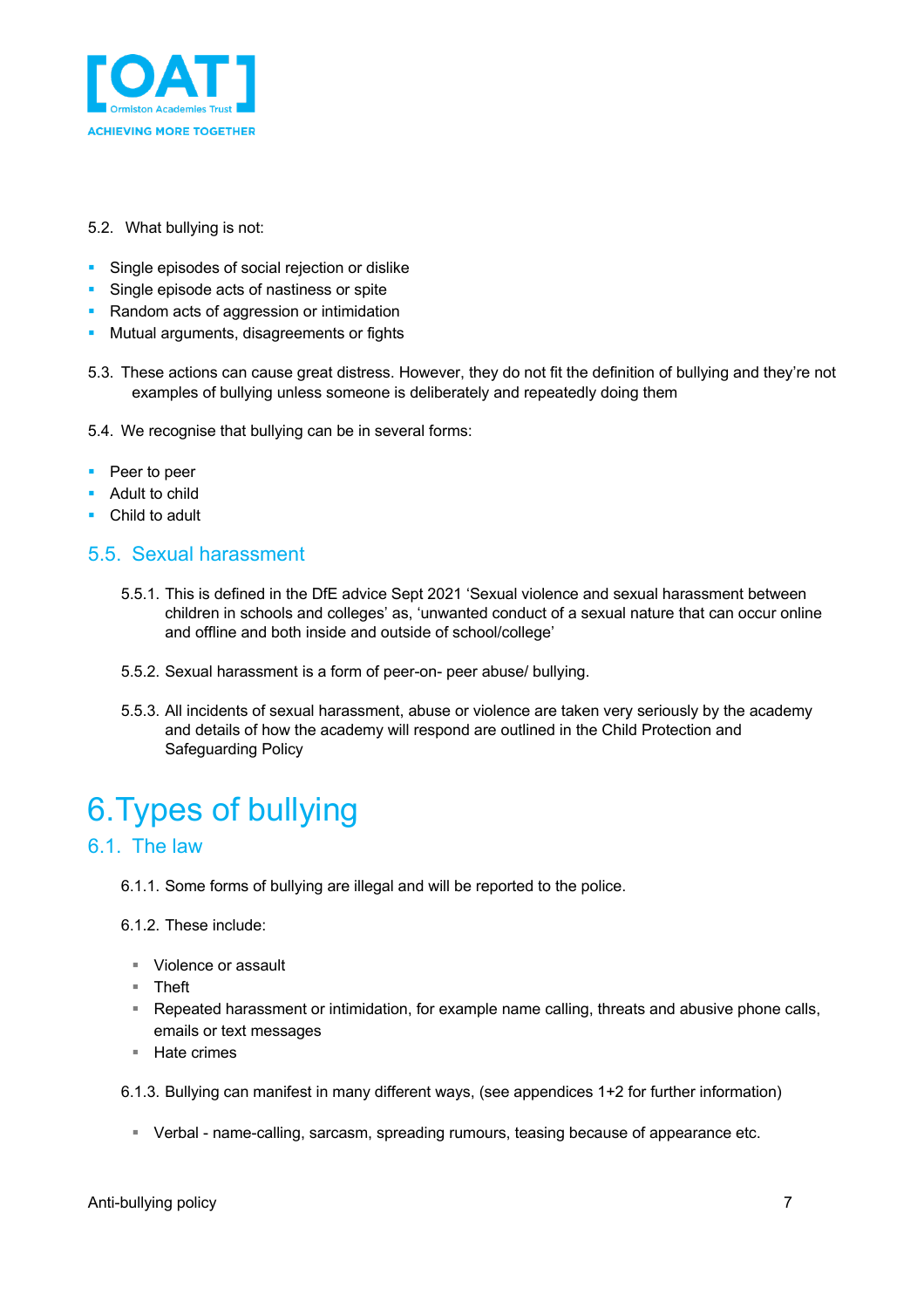

- Physical pushing, kicking, hitting, punching or any use of violence.
- Emotional being unfriendly, excluding, tormenting
- Racist racial taunts, graffiti, gestures.
- Sexual unwanted physical contact or sexually abusive comments.
- § Trans bullying based on prejudice or negative attitudes, views, or beliefs about trans people
- § Gender bullying because of their gender or gender identity or because they may not be perceived to conform to typical gender norms
- Faith because of their religion
- Social class because of their background or social class
- § Homophobic because of or focusing on the issue of sexuality.
- § Ability because of or focusing on learning and/ or physical disabilities.
- § Cyber all areas of internet use, such as e-mail and internet chat room misuse, mobile threats by text messaging, including aggravated sexting & calls, misuse of associated technology

# 7.Children's voice

7.1 Students have played a key role in determining the Academy's core values, which underpin our behaviour for learning across the Academy.

#### *building* ASPIRATIONS

Our vision is to equip all individuals to be determined, self- motivated, effective and engaged learners, overcoming any barriers to their aspirations.

#### *achieving* EXCELLENCE

Our vision is to create a learning environment where all students and staff can excel. This is an environment where learning is conducted with passion and interest and where success is valued by all.

#### *Fostering* KINDNESS

Our vision is to ensure all members of our community feel the respect and kindness of their peers, celebrate diversity, strive for equality and have a voice which they use as a force for positive change.

All student behaviours should seek to ensure these values are adhered to.

## 8.Roles and responsibilities

### 8.1. Trustees and governors

8.1.1. The trustees and governors will oversee the policy, ensure its implementation and review its content on an annual basis.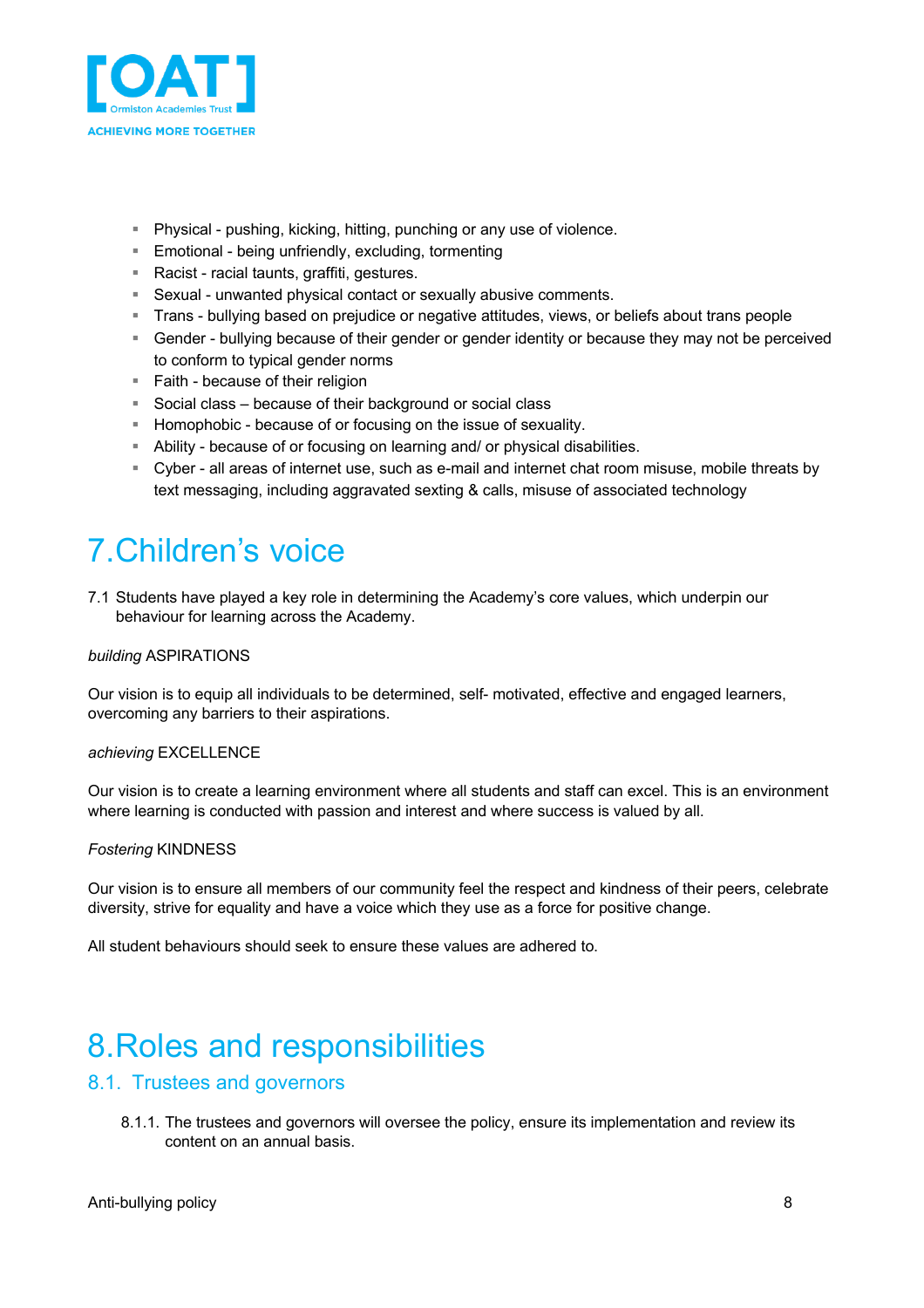

### 8.2. Principal

#### 8.2.1. Will ensure that

- § All staff, children and parent/carers are aware of and follow this policy
- § All incidents of bullying are recorded
- Relevant data is collected, analysed and used to support improvements in policy and practice
- § Governors receive termly reports to include information on bullying in relation to protected characteristics
- § A senior leader has responsibility for behaviour including ani-bullying policy and procedures
- § Sanctions imposed for bullying are proportionate and reflect the serious nature of the incident and are in line with the behaviour for learning policy and child protection and safeguarding policy
- § All children are supported to develop effective communication and relationship building skills
- § All staff have training on recognising, reporting and responding to bullying.

### 8.3. All staff

8.3.1. Are responsible for

- Reading, understanding and following this policy
- **E** Ensuring they take a zero approach to bullying behaviours and never dismiss it as 'banter'
- Ensuring all incidents of bullying are recorded on CPOMS
- § Taking all incidents of bullying seriously and deal with them promptly and effectively
- Be aware of the indicators that someone is being bullied
- Taking part in relevant staff training
- Promoting a culture of anti-bullying

### 8.4. All children

8.4.1. Are responsible for

- Following the academy code of conduct and behaviour for learning policy
- Reporting incidents of bullying
- Being an upstander not a bystander (see appendix 4)

# 9.Reporting

- 9.1. The academy recognises that it needs to provide a variety of means for children to report bullying that is happening to them including a means of anonymous reporting
- 9.2. In our academy the following are in place to support children to report bullying
	- Talk to any member of staff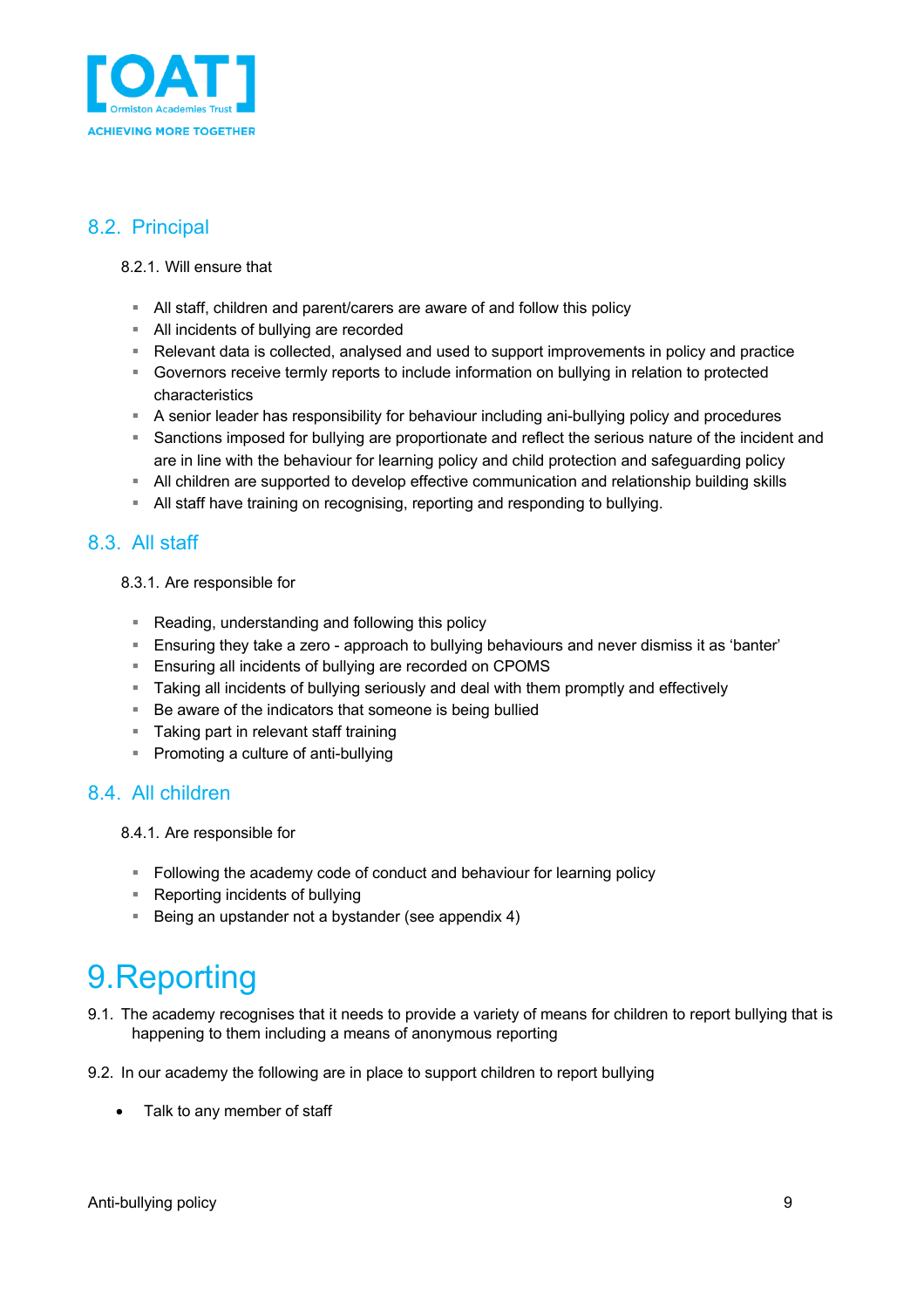

- Complete an incident statement form
- Speak with a student mentor
- Use the online tool to report bullying

## 10. Responding to bullying

### 10.1. Procedures for dealing with bullying

#### Allegations of bullying:

If an allegation of bullying occurs, the academy will:

- Take it seriously
- **•** Investigate as quickly as possible to establish the facts
- § Record and report the incident; depending on how serious the case is, it may be reported to the principal
- **Provide support and reassurance to the victim**
- Make it clear to the 'bully' that this behaviour will not be tolerated. If there is a group of people involved, they will be spoken to individually and as a whole group. It is important that children who have harmed another, either physically or emotionally, redress their actions, and staff will make sure that they understand what they have done and the impact of their actions
- **Discuss the matter with both parties, using restorative techniques**
- Ensure that if a sanction is used, it will correlate to the seriousness of the incident and the 'bully' will be told why it is being used

#### Students who have been bullied will be supported by:

- Offering an immediate opportunity to discuss the experience with an appropriate member of staff of their choice.
- Reassuring the child
- **Offering continuous support with a designated member of staff.**
- Restoring self-esteem and self-confidence.
- Referral to a peer mentor if appropriate.
- Referral to outside agencies where appropriate
- Offering continuous support and advice to parents/carers
- Being informed about the outcome of the investigation into their concerns.
- § Including children's services where appropriate (e.g. where there are linked child protection concerns)

#### Students who have bullied will be helped by:

- Discussing what happened.
- **Discovering why the child became involved.**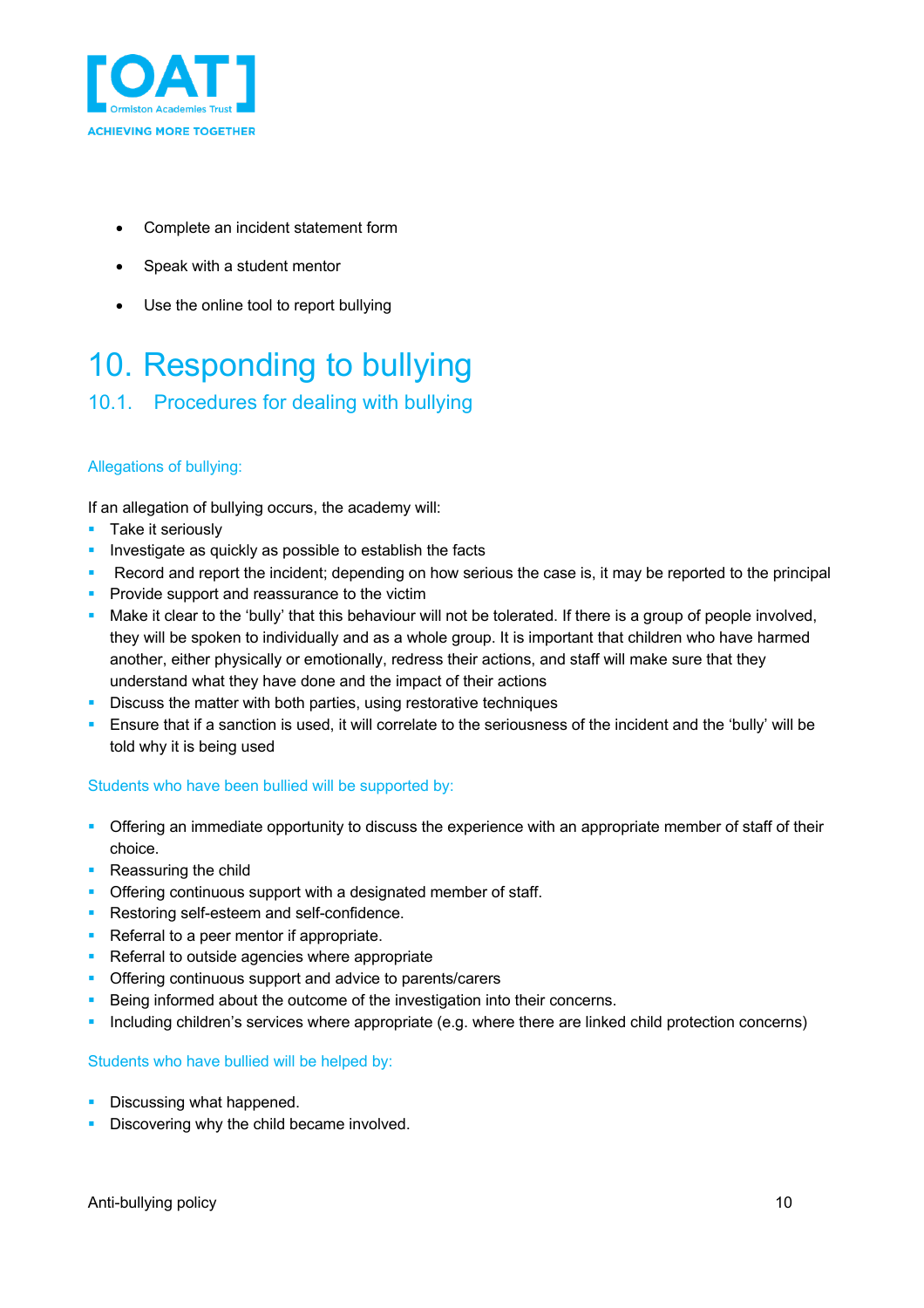

- **Establishing the wrong-doing and the need for change.**
- **Informing parents to help change the attitude of the child**
- § Involving other agencies, including police and children's services, to support a change in behaviour. Where appropriate
	- Attend a restorative meeting with the victim (both must agree freely to this)

When investigating a bullying incident, the following procedures are adopted:

- The victim, alleged bully and witnesses will be interviewed separately
- Members of staff will ensure that there is no possibility of contact between the children interviewed, including electronic communication
- If a child is injured, they will be given medical attention immediately
- **EXT** Interviews will be conducted in a room which allows for privacy
- Staff will take a statement from each child involved
- § All concerned children will be informed that they must not discuss the incident with peers
- staff members involved in dealing with the incident are required to consider whether there is a need for safeguarding processes to be implemented.

### 10.2. Bullying which occurs outside school premises

- 10.2.1. Academy staff members have the power to discipline children for misbehaving outside the academy premises. Sections 90 and 91 of the Education and Inspections Act 2006 say that an academy's disciplinary powers can be used to address conduct when they are not on academy premises and are not under the lawful control or charge of a member of academy staff, but only if it would be reasonable for the academy to regulate children's behaviour in those circumstances.
- 10.2.2. This may include bullying incidents occurring anywhere off the academy premises, such as on academy or public transport, outside the local shops, or in a town or village centre. Where bullying outside the academy is reported to academy staff, it will be investigated and acted on.
- 10.2.3. The principal will also consider whether it is appropriate to notify the police or anti-social behaviour coordinator in their local authority of the action taken against a child.
- 10.2.4. If the misbehaviour could be criminal or poses a serious threat to a member of the public, the police will always be informed.
- 10.2.5. While academy staff members have the power to discipline children for bullying that occurs outside the academy they can only impose the disciplinary sanction and implement that sanction on the academy premises or when the child is under the lawful control of academy staff, for instance on a trip.

### 10.3. Online/cyber bullying

10.3.1. Online bullying is increasingly prevalent and will be treated as seriously as real-world bullying.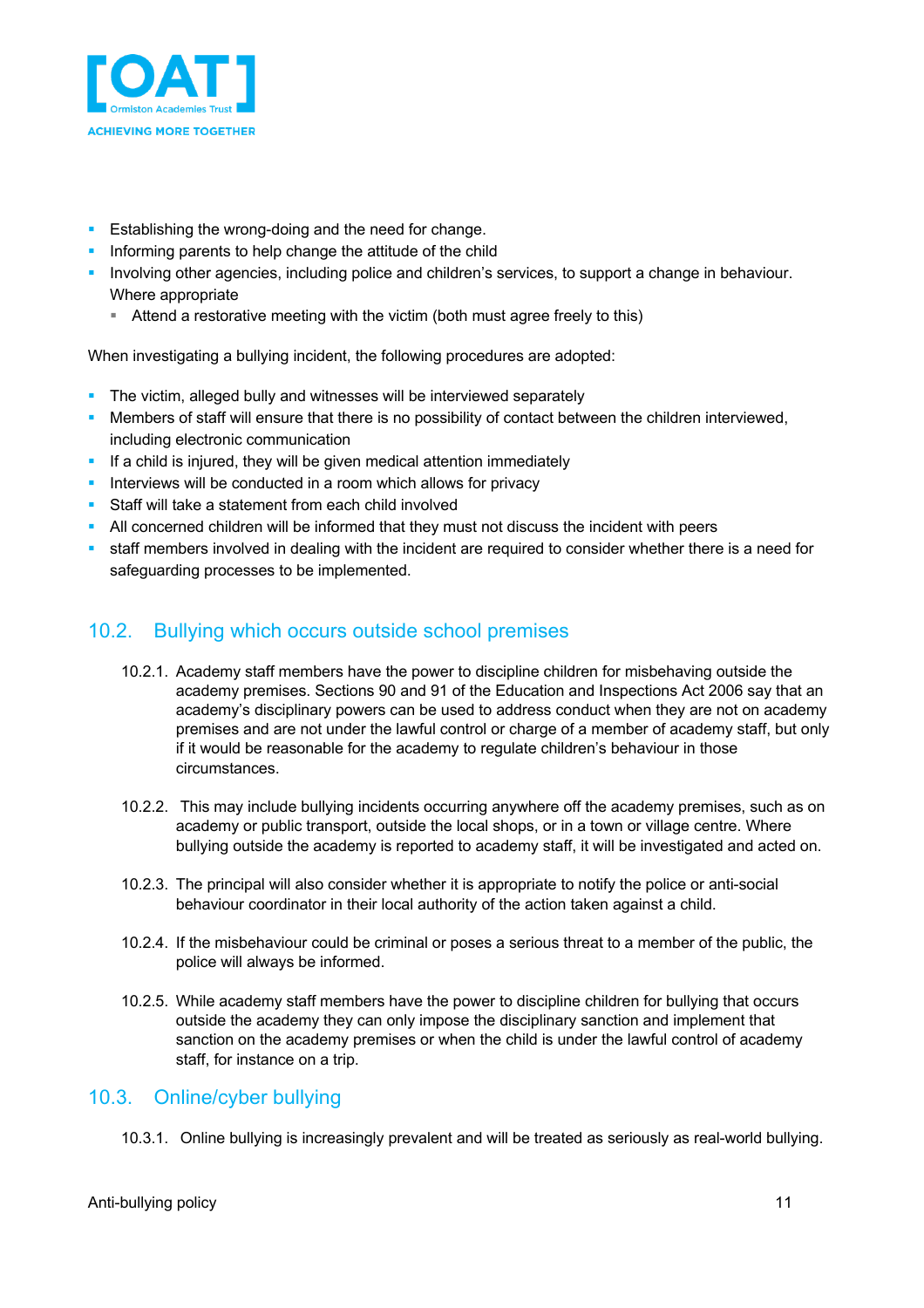

- 10.3.2. The academy will promote an understanding about online bullying through the academy's online safety curriculum, assemblies, through PHSE programme.
- 10.3.3. Children will be taught how to recognise online bullying and how to take action.
- 10.3.4. Victims of online bullying will be helped with securing crucial evidence from social media etc., by taking screenshots and not deleting messages.

### 10.4. Recognising the signs that someone is being bullied

(see appendix 3 for details)

### 10.5. Sanctions

- 10.5.1. For students who have demonstrated bullying behaviour, the academy's behaviour for learning policy will be followed.
- 10.5.2. In addition, using restorative practices in line with the ethos and culture of the academy, a plan will be implemented to identify the steps that need to be taken to change the behaviour in the future and support the student in being able to do this.
- 10.5.3. If the Head of Year / Assistant Head of Year is satisfied that bullying did take place, the pupil will be helped to understand the consequences of their actions and warned that there must be no further incidents.
- 10.5.4. The Head of Year / Assistant Head of Year informs the pupil of the type of sanction to be used in this instance (detentions, service-based activities, etc.) and future sanctions if the bullying continues.
- 10.5.5. If possible, the Head of Year / Assistant Head of Year will attempt reconciliation and will obtain a genuine apology from the bully. This will either be in writing to the victim (and/or witnesses if appropriate), or face-to-face, but only with the victim's full consent. Discretion is used here; victims will never feel pressured into a face-to-face meeting with the bully.
- 10.5.6. The bullying pupil is made to realise that some pupils do not appreciate the distress they are causing, and that they should change their behaviour.
- 10.5.7. Parents/carers are informed of bullying incidents and what action is being taken.
- 10.5.8. The Head of Year / Assistant Head of Year informally monitors the pupils involved over the next half-term.

## 11. Recording

11.1. The academy will ensure that detailed bullying logs are kept and analysed to look for trends and patterns so that actions can be taken to reduce bullying in the academy.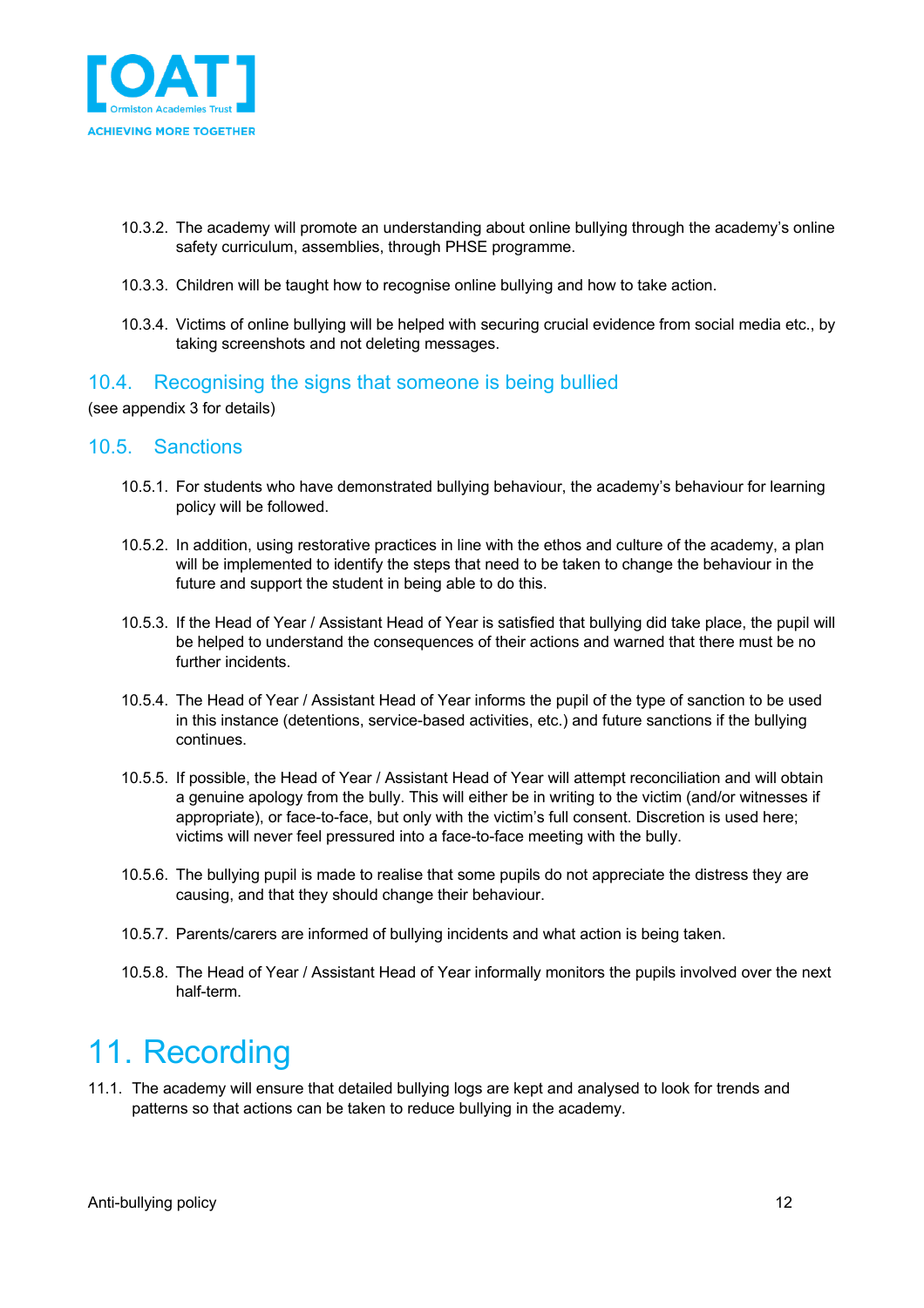

11.2. All incidents will be recorded through CPOMS and a record kept of the number of incidents of bullying together with the outcomes. Data on bullying incidents will be shared with the Governing Body.

# 12. Curriculum

- 12.1. Through the curriculum and other means, such as assemblies and anti-bullying week, the academy will ensure children know and understand what bullying is, including online/cyberbullying, and how to report it. It will teach children how to stay safe both offline and online and about the antisocial nature and effects of bullying. It will teach about the role of the bystander in bullying (see appendix 4).
- 12.2. It will also teach, age and stage appropriately, skills including self- regulation, assertiveness, communication, negotiation, restorative practice, anger management, conflict management, empathy and resilience.

## 13. Equal Opportunities

13.1. Staff will ensure that no child involved in any incident of bullying is disadvantaged on the grounds of gender, race, disability, gender identity or sexual orientation, age, religion, or belief.

## 14. Vulnerable children

### 14.1. SEND and EAL

- 14.2. At Ormiston Endeavour Academy we continually monitor our SEND pupils through the regular onetwo-one review meetings, engagement of the SENDCo and Assistant SENDCo, daily through Personal Tutors and Heads of Year
- 14.3. We recognise that it might be more difficult for some students with SEND or EAL to express their concerns about bullying therefore we have put in place the following additional arrangements to support reporting of incidents
- 14.4. At Ormiston Endeavour Academy we recognise that some pupils with SEND may have difficulties in reporting their experiences of bullying. This may be because they are unable to recognise that they are being bullied, they may not be able to verbalise that they are being bullied or they may experience increased feelings of anxiety which prevent them from 'speaking out'. Nonverbal early signs that a pupil with SEND is being bullied may include withdrawn behaviour, a deterioration in work, poor attendance, complaints of feeling ill, general unhappiness or anxiety and 'clingy' behaviour around adults.
- 14.5. To ensure that staff are alert to the bullying of pupils with SEND we will ensure staff receive regular training on spotting the signs, identifying at risk pupils, holding regular 'check in' meetings.
- 14.6. To ensure that pupils with SEND can recognise and report that they are being bullied we will all pupils with SEND receive additional guidance on how to report bullying.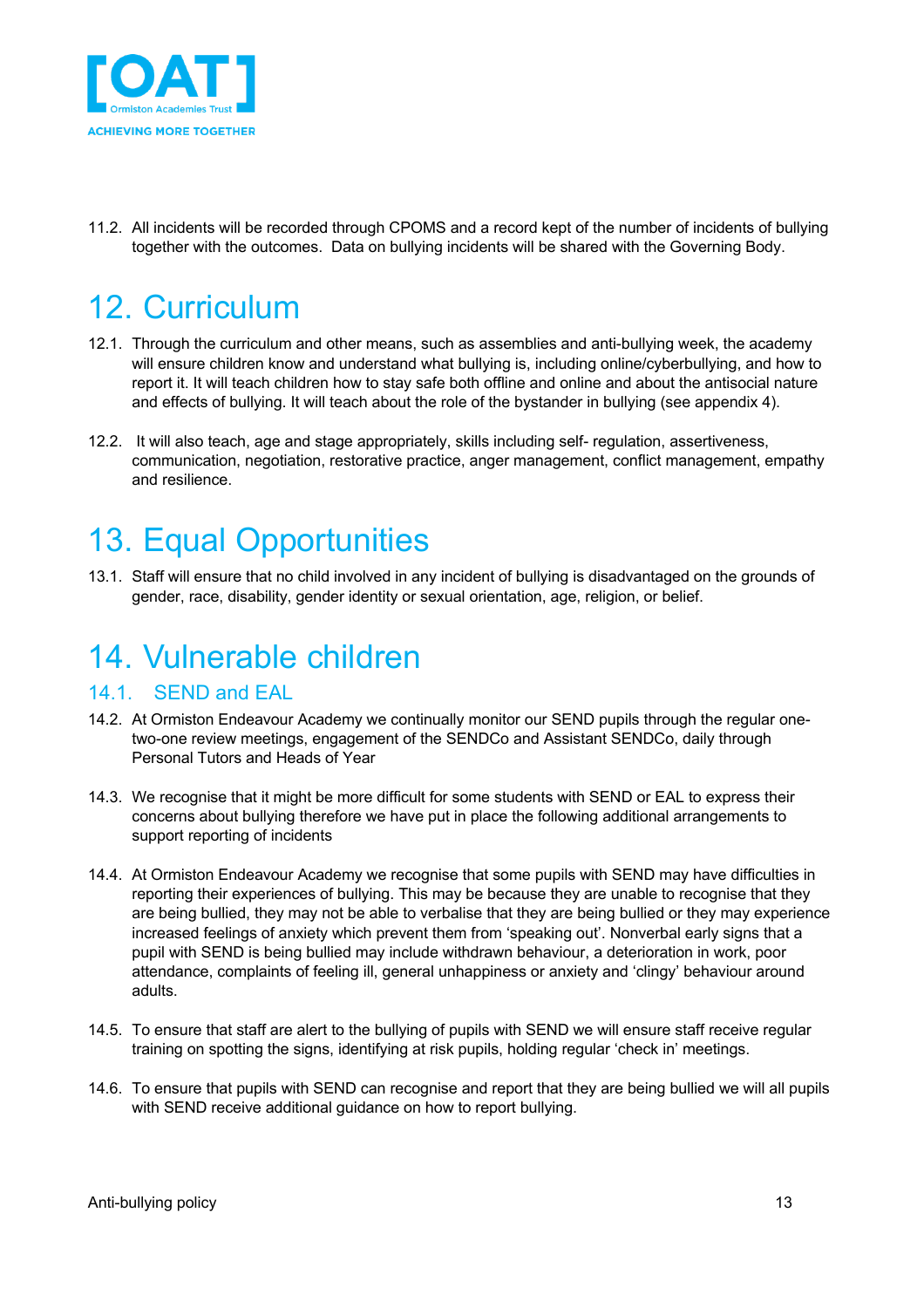

14.7. Any strategies to address incidents of bullying must consider the needs of pupils with SEND. At Ormiston Endeavour Academy we will support pupils with SEND to protect themselves and/or recover from incidents of bullying through using the following strategies through peer to peer support, befriending initiatives, support groups, mediation by adults or peers, assertiveness training, restorative approaches. 7.8. These strategies will be adapted as necessary to meet any pupil with SEND.

## 15. Consultation

- 15.1. The following were consulted in the production of this policy
- Regional Directors
- Designated Safeguarding Leads
- Principals
- Children School Council (which is informed from Form representatives)

## 16. Management of the Policy

- 16.1. Nothing written in this policy overrides the academy's duties under legislation.
- 16.2. The Governing Body will oversee the policy, ensure its implementation and review its content on an annual basis.
- 16.3. Its effectiveness will be monitored termly by the governing body.
- 16.4. The principal will report on anti-bullying activity and progress within the academy to the governing body termly.

## 17. Feedback on this policy

17.1. Staff are encouraged to feedback to Ormiston Academies Trust directly through email at any point in the year policies@ormistonacademies.co.uk and through direct communication to the Principal.

## 18. Complaints

18.1. The academy is committed to dealing effectively with any concerns or complaints about the provision of facilities and / or services. Please see the academy Complaints Policy for details.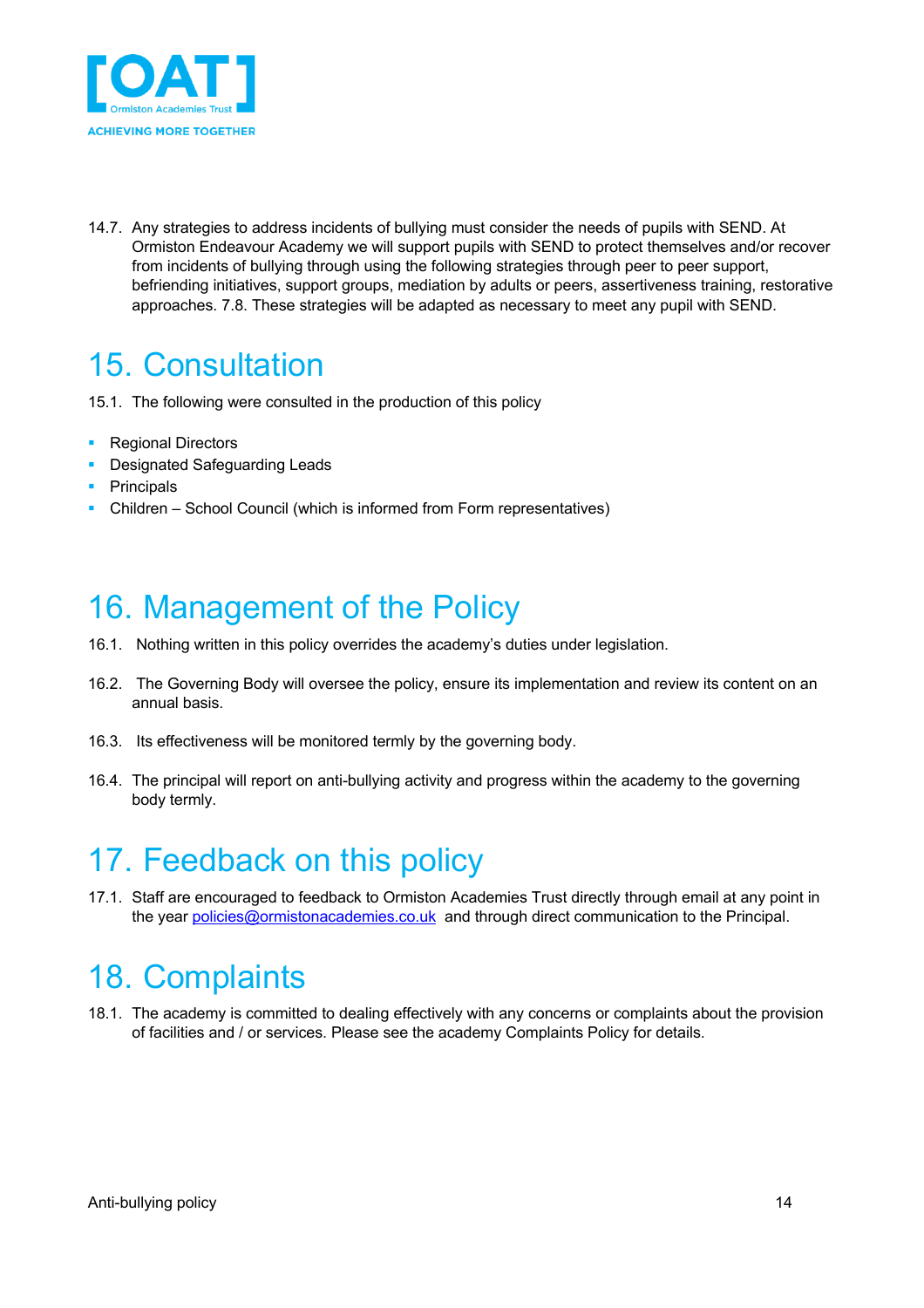

## Appendix 1 Type of bullying

**r** 

| Physical     | This includes hitting, kicking, tripping or the destruction of a person's property.<br>This may involve a group of children attacking another, but usually is seen as a<br>larger, stronger child picking on a smaller peer.                                                                                                                                                                                                                                                          |
|--------------|---------------------------------------------------------------------------------------------------------------------------------------------------------------------------------------------------------------------------------------------------------------------------------------------------------------------------------------------------------------------------------------------------------------------------------------------------------------------------------------|
| Verbal       | This includes repeated insults, teasing, name calling, sexual harassment or<br>racist language. It also includes threats. Victims of this type of bullying may not<br>immediately react, but in time, their grades and relationships may suffer.                                                                                                                                                                                                                                      |
| Alienation   | This occurs when the victim's peers are encouraged to alienate the victim during<br>any social break time or organised game. Treated like an outcast by their peers,<br>the victim will have difficulty forming relationships and may be prone to isolation<br>later in life. Children exhibiting this type of bullying behaviour may threaten their<br>co-conspirators with a similar fate should they attempt to support the victim.                                                |
| Covert       | This is usually done behind the victim's back. This technique is meant to<br>damage the victim's reputation and can include rumour-starting, mimicking the<br>victim, playing unkind jokes with the intent to humiliate the victim, or making<br>faces while the victim isn't watching. Covert bullying is the most frequently<br>utilised form of bullying, and because adults may not be aware of it, it can be<br>hard to control and stop.                                        |
| Online/cyber | This can happen anywhere and at any time thanks to the access of the internet<br>24/7 both at school and at home. It can occur through text messages or over the<br>internet and may be known only to the victim and the perpetrator, making it<br>difficult to control. Children displaying bullying behaviours online are often the<br>victims of real- world bullying and take their frustrations out on their victims<br>behind the privacy of a computer screen or mobile phone. |

ī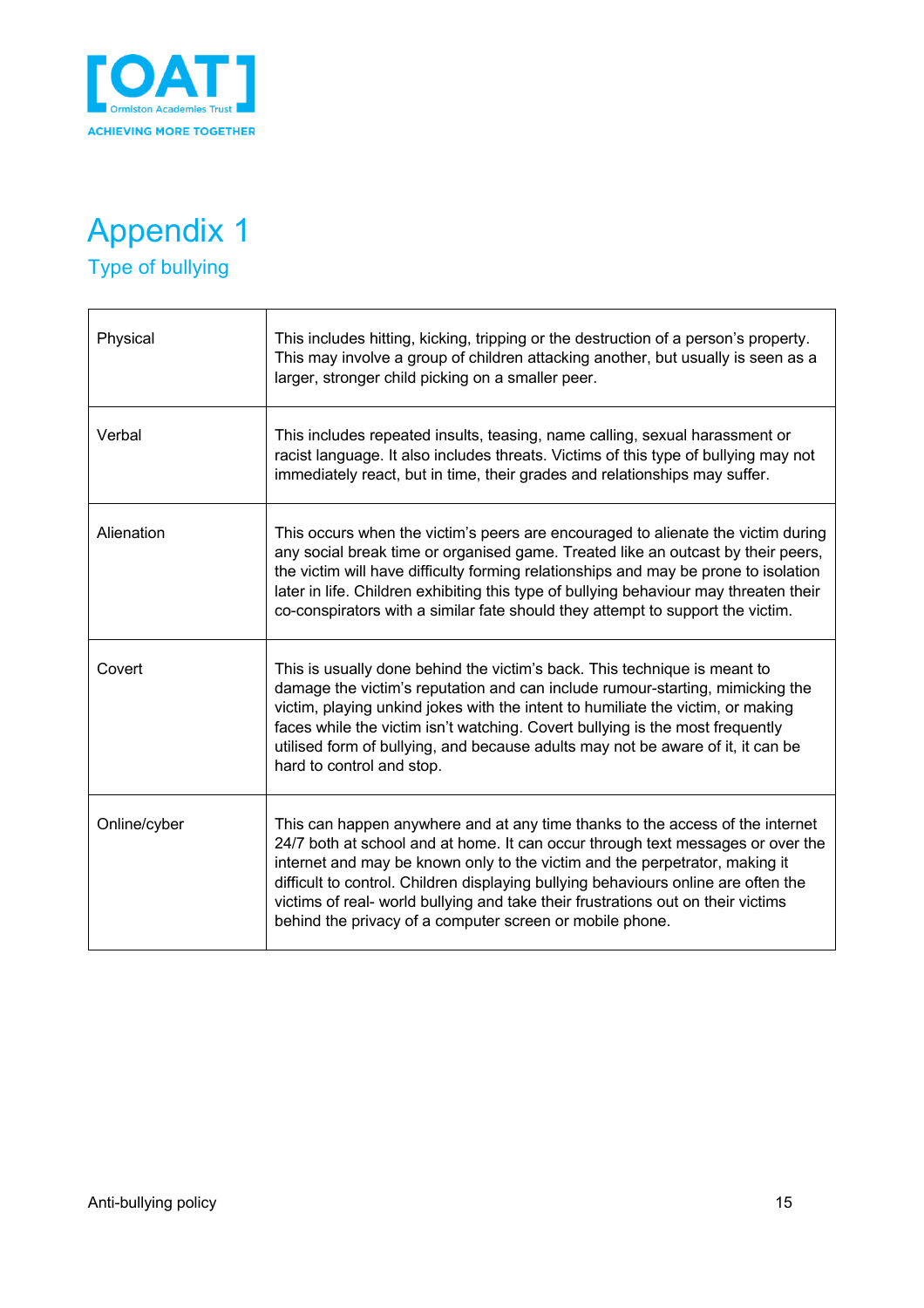

## Appendix 2 Types of online bullying

### *Exclusion*

Exclusion is the act of intentionally leaving a person out from an online group such as chats and social media sites. The group then subsequently leave malicious comments and harass the one they singled out.

### *Flaming*

Flaming is similar to harassment, but it refers to an online fight exchanged via emails, instant messaging or chat rooms. It is a type of public bullying that often directs harsh languages, or images to a specific person. Incidents of flaming that occur during the evening, weekends and holidays will not be dealt with by the academy.

### *Outing*

Outing is when a bully shares personal and private information, pictures, or videos about someone publicly. A person is "outed" when his information has been disseminated throughout the internet.

#### *Masquerading*

Masquerading is a situation where a bully creates a fake identity to harass someone anonymously. In addition to creating a fake identity, the bully can impersonate someone else to send malicious messages to the victim.

#### *Harassment*

Harassment involves the bully sending offensive and malicious messages to an individual or a group and is often repeated multiple times. Cyberstalking is one form of harassment that involves continual threatening and rude messages and can lead to physical harassment.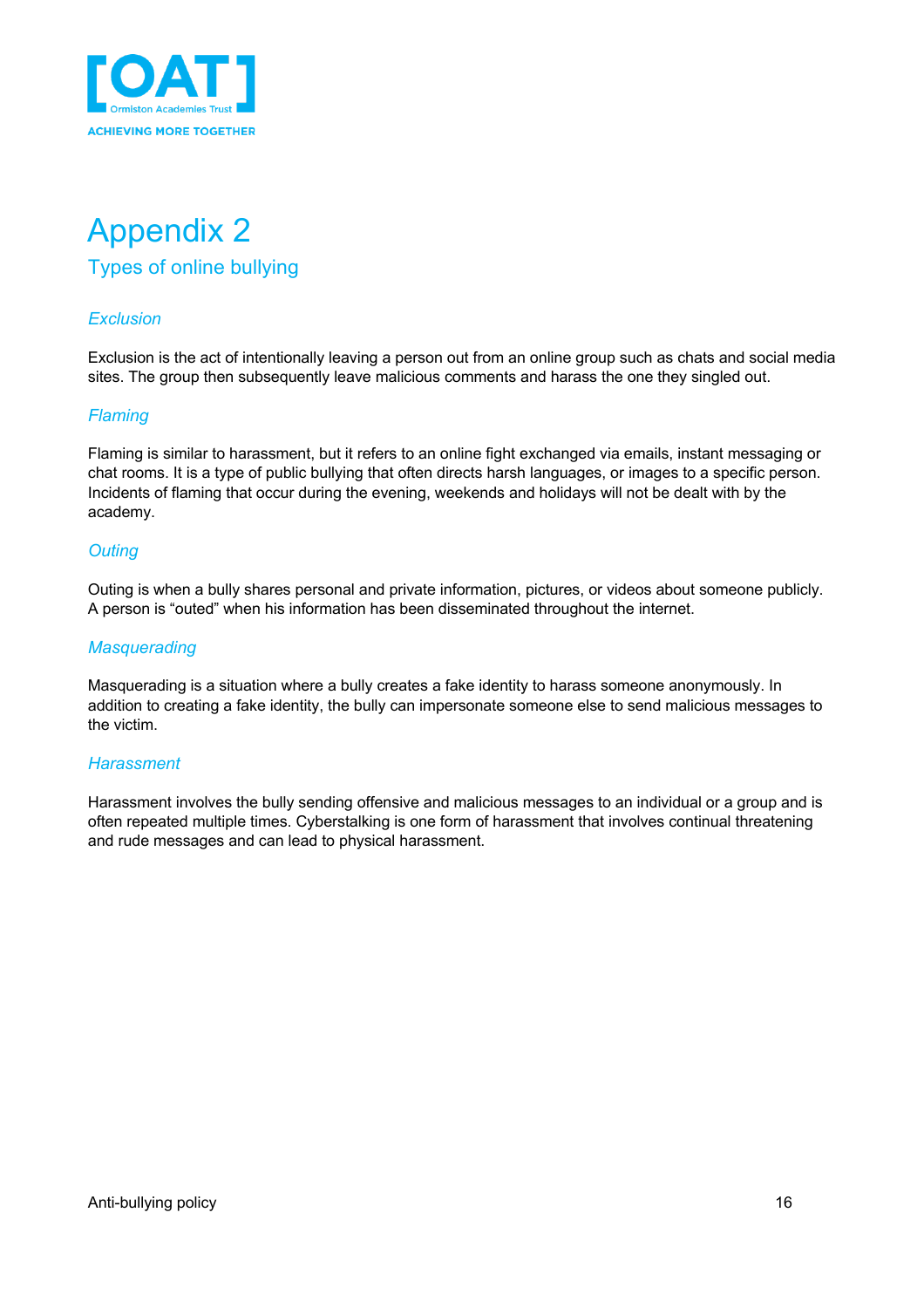

# Appendix 3

### Signs of being bullied

The signs and behaviours (below) could indicate other problems, but bullying should be considered a possibility and should be investigated.

- Other signs may also manifest themselves not mentioned here.
- **•** Is frightened of walking to or from school.
- Does not want to go to school by public/school transport.
- **•** Insists on being driven to school.
- **•** Changes their usual routine.
- § Is unwilling to go to school after previously enjoying being part of the school community.
- Begins to truant.
- Becomes withdrawn, anxious, or lacking in confidence.
- Starts stammering.
- Attempts or threatens suicide or runs away.
- Cries themselves to sleep at night or has nightmares.
- Feels ill in the morning.
- Begins to do poorly in schoolwork.
- Comes home with clothes torn or books damaged.
- Has possessions which are damaged or unexpectedly go missing.
- Asks for money or starts stealing money (to pay bully).
- **E** Has dinner or other monies continually "lost".
- Has unexplained cuts or bruises.
- Comes home hungry (money / lunch has been stolen).
- Becomes aggressive, disruptive or unreasonable.
- Is bullying/ harassing other children or siblings.
- Stops eating.
- **•** Is frightened to say what's wrong.
- Is afraid to use the internet or mobile phone.
- Is nervous & jumpy when a cyber message is received
	- Gives improbable excuses for any of the above.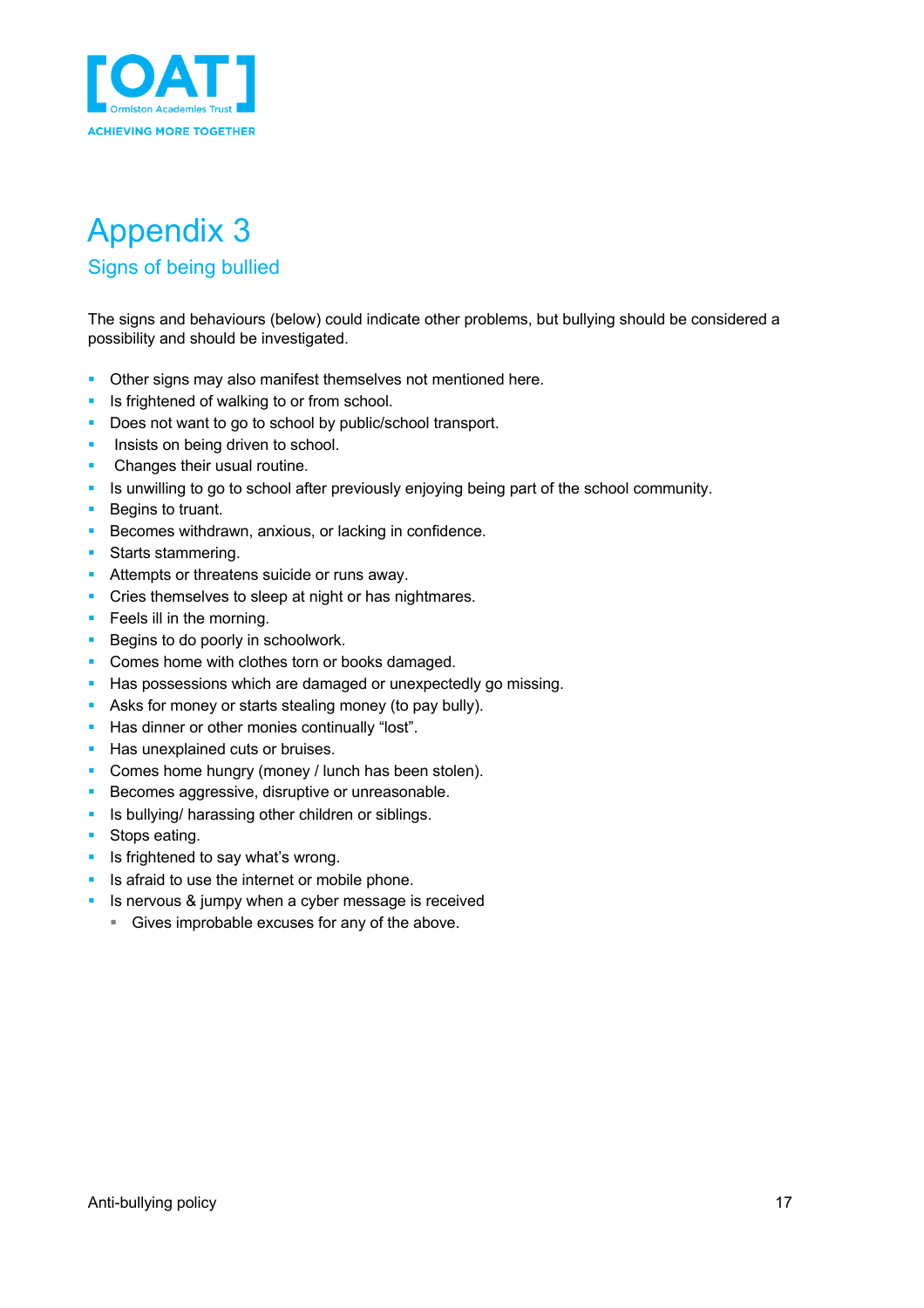

## Appendix 4 Bystanders and upstanders

### *Bystanders*

Someone who witnesses bullying, either in person or online, is a bystander. Friends, peers, school staff, parents, coaches, and other adults can be bystanders.

Children who are bullied often feel even more alone because there are witnesses who do nothing. When no one intervenes, the child being targeted may feel that bystanders do not care, or they agree with what is happening.

There are many reasons why a bystander may not act, even if they believe that bullying is wrong. They may be afraid of retaliation or of becoming the target of bullying themselves. They might fear that getting involved could have negative social consequences.

### *Upstanders*

An upstander is someone who sees what happens and intervenes, interrupts, or speaks up to stop the bullying.

There are many things that bystanders to bullying can do to become upstanders:

- § Question the bullying behaviour e.g., changing the subject or questioning the behaviour can shift the focus.
- **•** Inform an adult trusted adult school staff, family members.
- Reach out privately to check in with the person who was bullied to let them know you do not agree with it and that you care. It makes a difference